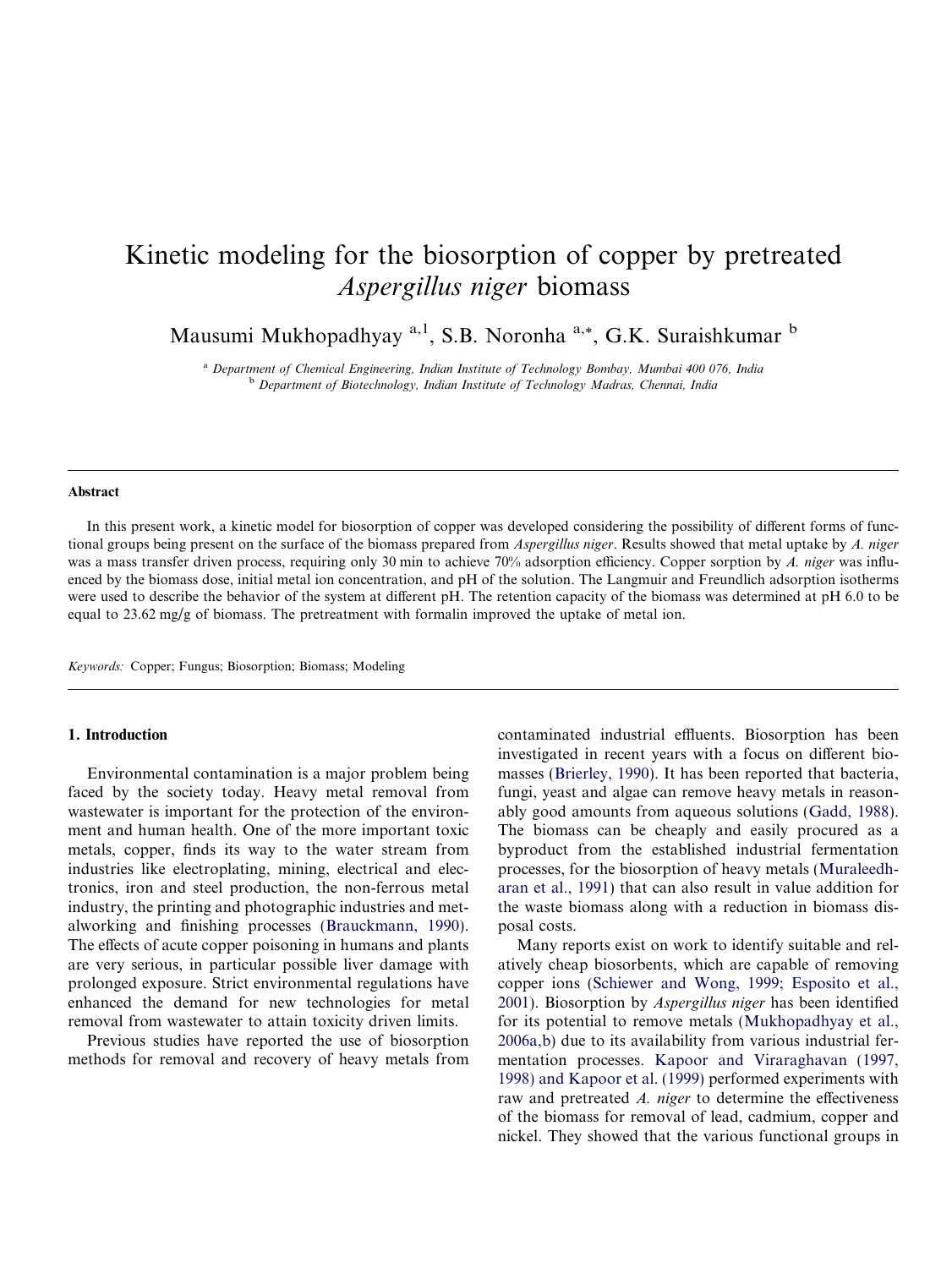| <b>Nomenclature</b>                                                                                 |                       |                                                                    |
|-----------------------------------------------------------------------------------------------------|-----------------------|--------------------------------------------------------------------|
| k<br>Pseudo-second-order rate constant of biosorp-<br>tion $(g/mg \text{ min})$                     | $C_{\rm S}^{\rm max}$ | Maximum adsorption capacity of the biomass<br>(mmol/g)             |
| $Q_{RG_{e}}/Q_{HRG_{e}}/Q_{H_{2}RG_{e}^{+}}$ Amount of copper ion sorbed at<br>equilibrium $(mg/g)$ | $C_{\rm e}$           | Concentration of metal in the equilibrium solu-<br>tion $(mmol/l)$ |
| $Q_{\text{RG}_{i}}/Q_{\text{HRG}_{i}}/Q_{\text{H}_{2}\text{RG}_{i}}$ amount of copper ion sorbed on | $C_{\rm S}$           | Adsorption per unit weight of biomass (mmol/g)                     |
| the surface of the sorbent at any particular time<br>$t \frac{mg}{g}$                               | $\mathfrak{h}$        | Adsorption energy related to Langmuir bonding<br>(l/mmol)          |
| Rate constant for the intraparticle diffusion<br>$k_{\rm id}$                                       | $K_{\rm F}$           | Freundlich distribution coefficient                                |
| $(mg/g min^{1/2})$                                                                                  | $\boldsymbol{n}$      | Freundlich sorption isotherm model constant                        |
| Distribution coefficient of the adsorbate for the<br>$K_{\rm D}$<br>adsorbent                       |                       |                                                                    |

the cell wall of A. niger are responsible for biosorption. In addition they showed that pretreatment increases adsorption capacity of the biomass for all metals but the magnitude of increment depends on the type and method of pretreatment.

There is no information in the literature on any mechanistic study of adsorption capacity as a function of the surface groups on biomass. These surface groups, which are responsible for biosorption of copper, are strongly affected by the pH of the solution. It is expected that different functional groups are active at different solution pH. The main objective of this study was to propose a kinetic model for the biosorption of copper by pretreated A. niger to support the experimental data at different operating conditions such as initial biomass concentration, initial metal ion concentration of the metal and pH of the solution.

## 2. Methods

#### 2.1. Growth of culture

The fungus A. niger strain NCIM 618 (ATCC 10594), was obtained from NCIM, Pune, India. It was propagated on potato dextrose agar (PDA) 39 g/l and yeast extract 0.1 g/l for 5–7 days at  $33 \pm 2$  °C. Fungal biomass was cultivated in liquid medium containing (g/l): dextrose, 30; peptone 10;  $(NH_4)_2HPO_4$ , 0.4;  $KH_2PO_4$ , 0.2;  $MgSO_4$ , 7H<sub>2</sub>O, 0.2. All reagents were from Himedia, or Merck (Mumbai, India). The pH of the growth medium was adjusted to 5.8–6.0 by the addition of 0.1 N HCl prior to autoclaving. After inooculation, flasks were incubated at 200 rpm for five days at  $33 \pm 2$  °C. After harvesting the biomass, it was transferred to a 1% formalin solution for 24 h. The biomass was then dried at 60  $\degree$ C for 20–24 h and powdered in a mortar. The powdered biomass residue was used for further studies.

## 2.2. Assays

The surface functional groups were characterized by FTIR (Magna 550, USA). Copper concentrations were measured by atomic absorption spectroscopy (AAS-SL 173, EIL).

#### 2.3. Adsorption experiments

#### 2.3.1. Particle sizing of adsorbents

The powdered biomass was passed through different British Standard Sieves (BSS) and fractions were collected. Maximum uptake of metal per g of biomass was observed corresponding to 0.75–1.0 mm of particles size, hence, for all experiment particle this size range was used.

#### 2.3.2. Kinetic study

The effect of the time of exposure of the biomass powder to metals on the biosorption characteristics was investigated. Metal solutions at 100, 50, 25 and 10 mg/l (1.575, 0.787, 0.394 and 0.1575 mmol/l, respectively) were made by dissolving copper metal in conc.  $HNO<sub>3</sub>$  in double distilled water. The kinetic experiments were studied at initial pH of 5.0, 5.5 and 6.0, respectively. The final pH of the solution was measured. In each case, 0.002 g/ml of biomass was added with 50 ml of the metal solution at room temperature and continuous stirring at 200 rpm. At the indicated times, aliquots were withdrawn and used to determine the amount of metal remaining in solution. All experiments were performed in triplicate and the average value was taken for analysis.

#### 2.3.3. Equilibrium experiments

The metal biosorption capacity was determined at different initial metal ion concentration of 100, 50, 25, 10 mg/l and a fixed concentration of biomass (100 mg, dry weight) and was used to calculate biosorption constants by using different isotherms. Fifty ml of each solution was tested at optimum pH. The solution was for 24 h at 200 rpm to allow the biomass to adsorb the metal ions until the solution reached equilibrium. The initial and the final concentration of the solutions were measured by AAS. These data were used to calculate the adsorption capacity of the adsorbent. Finally, a diagram of adsorption capacity against equilibrium concentration was plotted.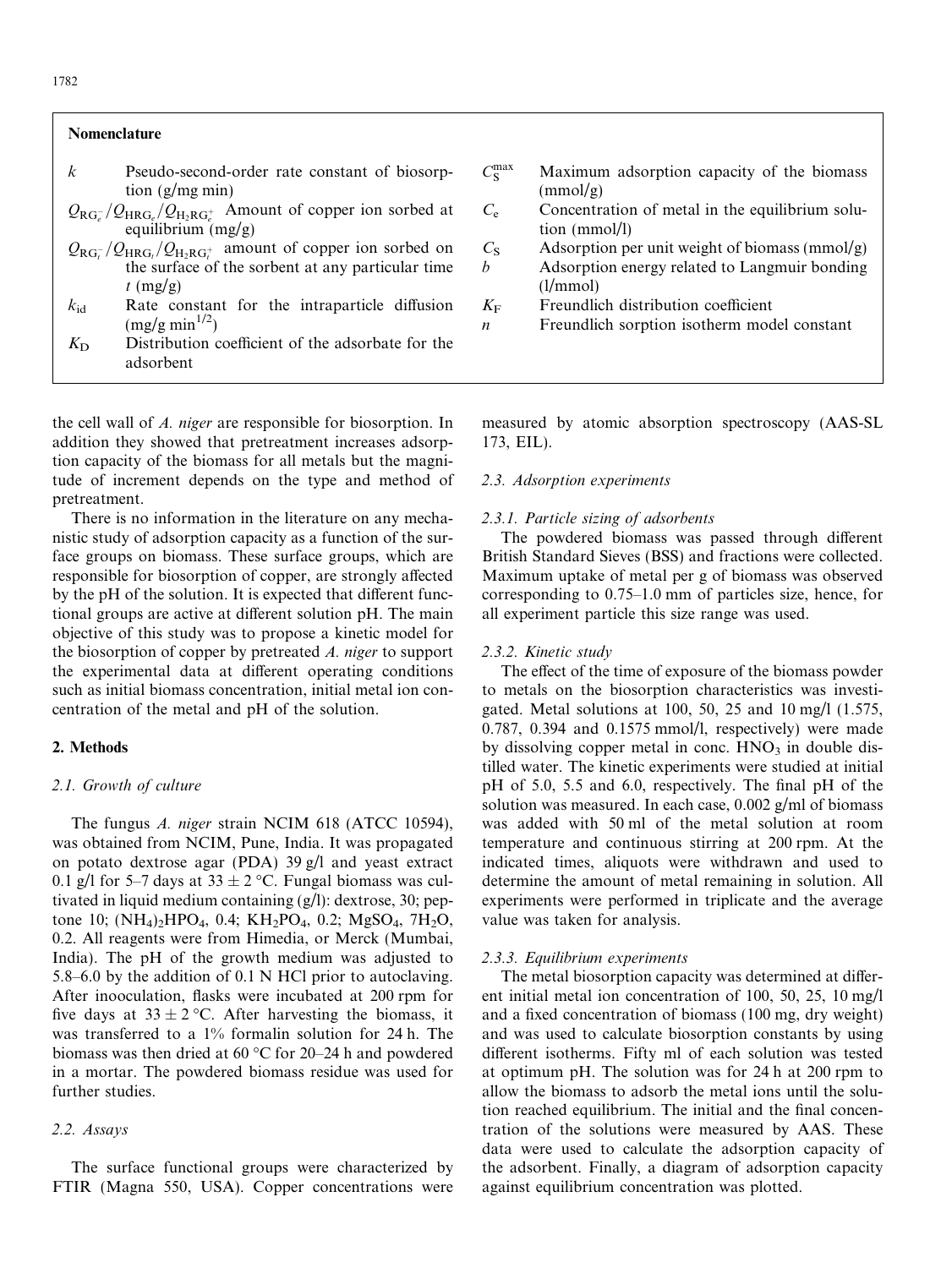#### <span id="page-2-0"></span>2.3.4. Influence of biomass dose

To find out the metal biosorption capacity of the treated biomass, the dissolved metal was taken at 50 mg  $1^{-1}$  while the concentration of biomass in the solution used in the range of 2–5 g  $l^{-1}$ .

## 2.3.5. Influence of initial metal ion concentration

Different initial metal concentrations in the range of 10– 100 mg l<sup>-1</sup> and a fixed concentration of biomass  $(2 g 1^{-1})$ were used to calculate biosorption capacity. Fifty ml of each solution was tested by varying pH. The initial and the final concentration of the solutions were measured by AAS. These data were used to calculate the adsorption capacity of the adsorbent.

#### 2.3.6. Influence of pH

The pH value of the wastewater has a large influence on the extent of biosorption. Fifty ml of metal solutions at 100, 50, 25 and 10 mg/l was tested with 0.002 g/ml of biomass by varying pH in between 2.0 and 8.0, respectively. The initial and the final concentration of the solutions were measured by AAS. The maximum sorption data was used to find out optimum pH and the remaining experiment was conducted at optimum pH.

### 3. Modeling methods

### 3.1. Kinetic modeling

The biomass structure is complex in nature. From a biosorption perspective it may be assumed to contain combination of different active functional groups as determined by FTIR measurements [\(Mukhopadhyay et al., 2006a,b\)](#page-5-0). These groups are involved in the reaction and responsible for the biosorption capacity. At different pH different groups are dominating and participating in the complexation process. pH dependence of surface reactive groups is presented in Eq. (1).

$$
H_2RG^+ \stackrel{\text{High pH}(>4)}{\underset{\text{Low pH}(<2)}{\rightleftharpoons}} [HRG] + [H^+] \stackrel{\text{At pH}(4-6.5)}{\longrightarrow} [RG^-] + 2[H^+] \tag{1}
$$

Considering the formation constant of Cu(II)-organic matter complexes ([Coleman et al., 1956](#page-5-0)) and the proposed forms (Fig. 1) of surface reactive group sorption reactions of  $Cu(II)$  and biomass may be represented by the Eqs. (2)– (15).

$$
2RG^- + Cu^{2+} \rightarrow [RG^-[Cu(RG^-)]]
$$
 (2)

 $2HRG + Cu^{2+} \rightarrow [RG^{-}[Cu(RG^{-})]] + 2H^{+}$  (3)

$$
2H_2RG^+ + Cu^{2+} \to [RG^- [ Cu(RG^-)]] + 4H^+ \tag{4}
$$

The rate equations for the biosorption described by the above equations is



Fig. 1. Kinetic plot for biosorption of Cu(II) in A. niger biomass.

$$
\frac{\mathrm{d}(\mathrm{R}\mathrm{G}^{-})}{\mathrm{d}t} = k[[\mathrm{R}\mathrm{G}^{-}]_{e} - [\mathrm{R}\mathrm{G}^{-}]_{I}]^{2}
$$
\n(5)

$$
\frac{\mathrm{d}(\mathrm{HRG})}{\mathrm{d}t} = k[[\mathrm{HRG}]_e - [\mathrm{HRG}]_t]^2 \tag{6}
$$

$$
\frac{d(H_2RG^+)}{dt} = k[[H_2RG^+]_e - [H_2RG^+]_i]^2
$$
\n(7)

where  $[RG^-]_t$ ,  $[HRG]_t$  and  $[H_2RG^+]_t$  are the number of active sites occupied on the biomass at time t and  $[RG^-]_e$ , [HRG]<sub>e</sub> and [H<sub>2</sub>RG<sup>+</sup>]<sub>e</sub> are the number of equilibrium sites available on the biomass.

The kinetic expression can be represented as the pseudosecond order rate expression as

$$
\frac{Q_{\text{RG}_t^-}}{t} = k(Q_{\text{RG}_e^-} - Q_{\text{RG}_t^-})^2
$$
\n(8)

$$
\frac{Q_{HRG_t}}{t} = k(Q_{HRG_e} - Q_{HRG_t})^2
$$
\n(9)

$$
\frac{Q_{\mathrm{H}_{2}\mathrm{R}\mathrm{G}_{t}^{+}}}{t} = k(Q_{\mathrm{H}_{2}\mathrm{R}\mathrm{G}_{e}^{+}} - Q_{\mathrm{H}_{2}\mathrm{R}\mathrm{G}_{t}^{+}})^{2}
$$
(10)

where  $k$  is the pseudo-second-order rate constant of biosorption, in g/mg min and  $Q_{\text{RG}_{e}}$ ,  $Q_{\text{HRG}_{e}}$  and  $Q_{\text{H}_{2}\text{RG}_{e}^{+}}$  is the amount of copper ion sorbed at equilibrium  $(mg/g)$ ,  $Q_{\text{RG}_t}$ ,  $Q_{\text{HRG}_t}$  and  $Q_{\text{H}_2\text{RG}_t^+}$  is amount of copper ion sorbed on the surface of the sorbent at any particular time  $t$  in mg/g. Integrating with the boundary conditions at  $t = 0$ ,  $Q_{RG_{t}^{-}}, Q_{HRG_{t}}$  and  $Q_{H_{2}RG_{t}^{+}} = 0$  and at  $t = t$ ,  $Q_{RG_{t}^{-}} = Q_{RG_{t}^{-}}$ ,  $Q_{HRG_t} = Q_{HRG_t}$ ,  $Q_{H_2RG_t^+} = Q_{H_2RG_t^+}$  gives

$$
\frac{t}{Q_{\rm RG}^-} = \frac{1}{kQ_{\rm RG}^2} + \frac{1}{Q_{\rm RG}^-}t
$$
\n(11)

$$
\frac{t}{Q_{\text{HRG}_t}} = \frac{1}{kQ_{\text{HRG}_e}^2} + \frac{1}{Q_{\text{HRG}_e}}t
$$
\n(12)

$$
\frac{t}{Q_{\text{H}_2\text{RG}_t^+}} = \frac{1}{kQ_{\text{H}_2\text{RG}_e^+}^1} + \frac{1}{Q_{\text{H}_2\text{RG}_e^+}}t
$$
(13)

Considering  $t \to 0$ , the initial biosorption rate  $r_i$  can be defined as

$$
r_i = kQ_{\rm RG_c}^2; \quad r_i = kQ_{\rm HRG_c}^2; \quad r_i = kQ_{\rm H_2RG_c^+}^2 \tag{14}
$$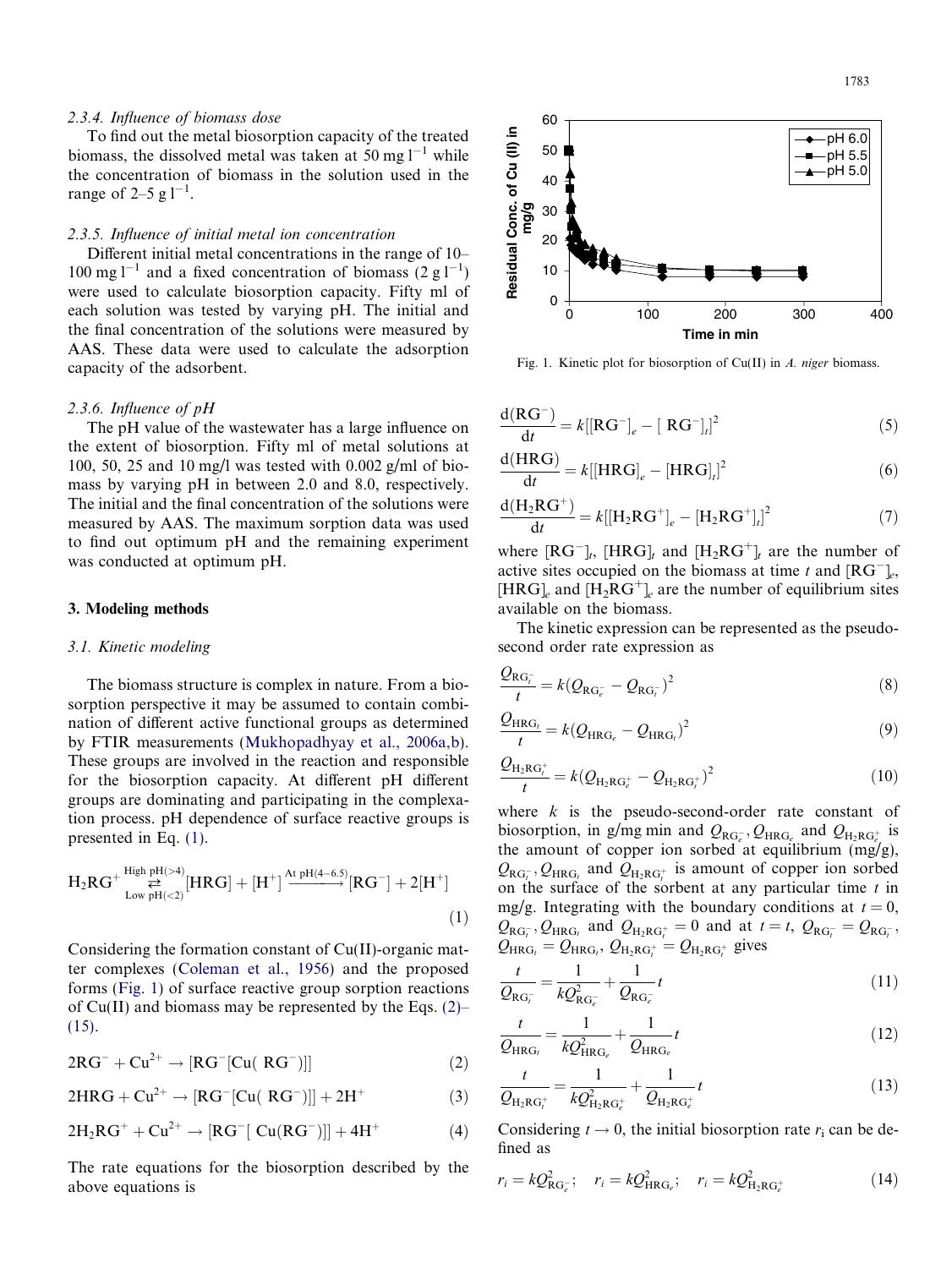The rate constant for the intraparticle diffusion  $(k_{id})$  is given by [Weber and Morris \(1962\)](#page-6-0)

$$
Q_{\text{RG}_i^-} = k_{\text{id}} t^{1/2}; \quad Q_{\text{HRG}_i} = k_{\text{id}} t^{1/2}; \quad Q_{\text{H}_2 \text{RG}_i^+} = k_{\text{id}} t^{1/2} \quad (15)
$$

where  $Q_{RG_i^-}, Q_{HRG_i}$  and  $Q_{H_2RG_i^+}$  is the amount adsorbed  $(mg/g)$  at time t min. In the operating pH the reactive group  $RG^-$  dominates (Eq. [\(1\)\)](#page-2-0), so  $Q_{RG^-_i}$  is considered for surface reaction.

# 3.2. Equilibrium isotherms

Modeling the biosorption-binding equilibrium is a prerequisite for work involving batch studies that represent the most effective configuration of the sorption-based process. The Langmuir and Freundlich isotherm equations are used to predict the sorption of copper from aqueous solutions onto the A. niger biomass [\(Rakshit, 1986\)](#page-5-0).

# 4. Results and discussion

Table 1 shows the biosorption characteristics of different biomasses for Cu(II) removal. Pretreatment of the biomass was performed following the work of [\(Kapoor and Vira](#page-5-0)[raghavan, 1997, 1998; Kapoor et al., 1999](#page-5-0)). Formalin pretreatment significantly improved the surface active site that actually participates in Cu(II) sorption. [Mukhopadhyay](#page-5-0) [et al. \(2006a,b\)](#page-5-0) used infrared spectroscopy (IR) to characterize the raw biomass and reported the presence of – COOH, –NH2, –OH groups. [Volesky \(1987\)](#page-6-0) studied the chemical composition of the walls of the A. niger and reported (%) protein 8.3; chitin 8.3; chitosan 18.3; mannan 45.5; phosphate 11.5 and carbohydrate and lipids.

# 4.1. Kinetic study

Table 1

[Fig. 1](#page-2-0) showed that biosorption of metal ion was rapid during the first 30 min with nearly 70% recovery being

achieved in this time period and continued at slower rate for remaining time period. The measurements indicated active sorption sites of the biomass involved in Cu(II) complexation as soon as the biomass was introduced in to the system. [Chen and Lin \(2001\)](#page-5-0) reported that Cu(II) adsorption with H-type granulated activated carbon occurred dramatically in the first 30 min and reached its equilibrium with complete removal in 3 h. [Blanco et al. \(1999\)](#page-5-0) reported that Cu(II) biosorption by non-viable biomass of the  $Pho$ rmidium laminosum entrapped in polysulfone and epoxy resin beads was rapid during the first hour, 38% recovery achieved in this time period and continued at a slower rate for the several hours.

Fig. 2 showed that the pseudo-second-order fitted with experimental kinetic data at initial pH of 5.0, 5.5 and 6.0 of the solution, respectively. The initial biosorption rate,  $r_i$ , the equilibrium sorption capacity and the pseudo-second-order rate constant, k, were determined experimentally from the slope and intercept of the above plot of  $t/Q_{RG<sub>r</sub>}$  vs. t. The estimated regression coefficients of pseudo second order rate constant of biosorption are presented in [Table 2](#page-4-0).



Fig. 2. Pseudo-second order plot of  $t/Q_{\text{RG}_t}^-$  vs. t of biosorption of Cu(II) ions on the A. niger biomass.

| Biosorption characteristics of different biomasses for Cu(II) removal |                              |                         |                |         |                        |                   |                                |
|-----------------------------------------------------------------------|------------------------------|-------------------------|----------------|---------|------------------------|-------------------|--------------------------------|
| Uptake in<br>(mg/g)                                                   | Adsorbent                    | Source                  | Category       | pH      | Temp.<br>$(^{\circ}C)$ | Conc.<br>(mmol/l) | Reference                      |
| 23.62                                                                 | Aspergillus niger            | Fungi                   | <b>Biomass</b> | 6       | 33                     | $0 - 1.575i$      | This work                      |
| 15.6                                                                  | Aspergillus niger            | Fungi                   | <b>Biomass</b> | 5       | 25                     | $0 - 1.575i$      | Dursun et al. $(2003)$         |
| 28.7                                                                  | Aspergillus niger            | Fungi                   | <b>Biomass</b> | 5       | 25                     | $0 - 3.937i$      | Dursun $(2006)$                |
| 2.66                                                                  | Aspergillus niger            | Fungi                   | <b>Biomass</b> | $4 - 6$ | $22 \pm 2$             | $0 - 0.157i$      | Kapoor et al. (1999)           |
| 7.42                                                                  | Aspergillus niger            | Fungi                   | <b>Biomass</b> | 5       | $22 \pm 2$             | $0 - 0.157i$      | Kapoor and Viraraghavan (1998) |
| 8.89                                                                  | Aspergillus oryzae           | Fungi                   | <b>Biomass</b> | 5       | RT                     | $0 - 2.23i$       | Huang and Huang (1996)         |
| 4.13                                                                  | Rhizopus oryzae              | Fungi                   | <b>Biomass</b> | 5       | RT                     | $0 - 2.23i$       | Huang and Huang (1996)         |
| 9.5                                                                   | Rhizopus arrhizus            | Fungi                   | <b>Biomass</b> | 5.5     | 25                     | $0 - 0.394i$      | Fourest and Roux (1992)        |
| 19.5                                                                  | Cladosporium cladosporioides | Fungi                   | <b>Biomass</b> | 4       | RT                     | 1.575i            | Petkar et al. $(2001)$         |
| 20.23                                                                 | Phanerochaete chrysosporium  | Fungi                   | <b>Biomass</b> | 6       | 25                     | $0.08 - 7.87i$    | Say et al. (2001)              |
| 1.25                                                                  | S. cerevisiae                | Yeast                   | <b>Biomass</b> | 5       | RT                     | $0 - 2.23i$       | Huang and Huang (1996)         |
| 1.9                                                                   | S. quadricauda               | Algae                   | <b>Biomass</b> | 5       | RT                     | $0 - 2.23i$       | Harris and Ramelow (1990)      |
| 26                                                                    | Ochrobactrum anthropi        | Bacteria                | <b>Biomass</b> | 3       | 30                     | 1.442i            | Ozdemir et al. (2003)          |
| 1.59                                                                  | Activated carbon             | Nuchar SA               | Conventional   | 5       | RT                     | $0 - 2.23i$       | Corapcioglu (1984)             |
| 1.27                                                                  | Activated carbon             | Filtrasorb 200          | Conventional   | 6       | 25                     | $10-4$ Mi         | Chen and Wang $(2004)$         |
| 8.09                                                                  | Petiolar felt-sheath of palm | Agriculture by-products | Other          | 5       | 25                     | $0.08 - 1.575i$   | Igbal et al. $(2002)$          |
| 11.7                                                                  | Tree fern                    | Agriculture by-products | Other          | n.a.    | 30                     | $0.472 - 2.36i$   | Ho(2003)                       |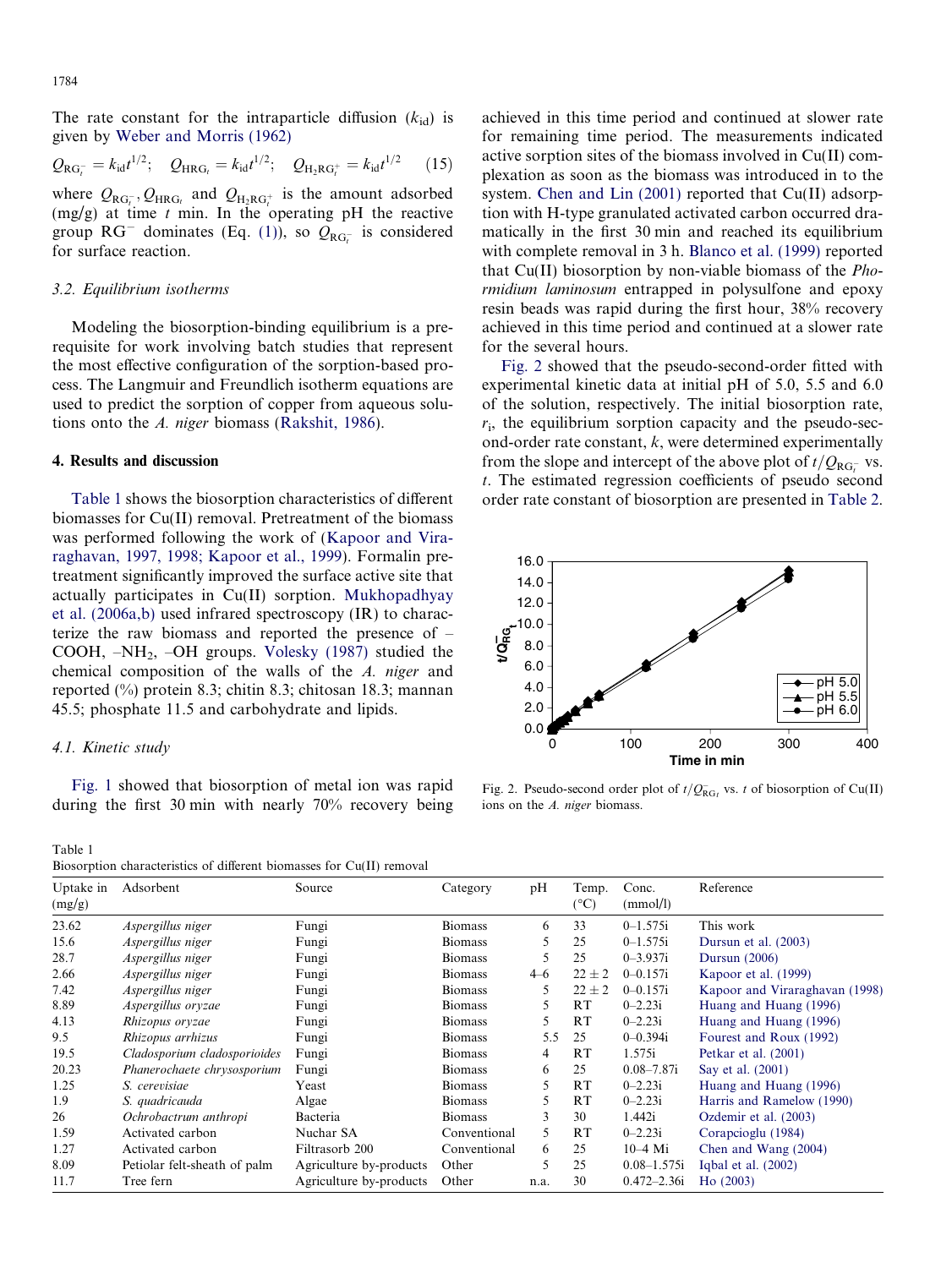<span id="page-4-0"></span>Table 2 The pseudo-second-order kinetic constants for biosorption of Cu(II) ions on the A. niger biomass

| pΗ  | Second-order-kinetic |                                     | Intraparticle diffusion rate |                                         |  |
|-----|----------------------|-------------------------------------|------------------------------|-----------------------------------------|--|
|     |                      | k (g/mg min) $r_i$ (mg/g min) $R^2$ |                              | $k_{\rm id}$ (mg/g min <sup>1/2</sup> ) |  |
| 6.0 | 0.021                | 9.23                                | 0.9998 9.78                  |                                         |  |
| 5.5 | 0.017                | 7.2                                 | 0.9999                       | -61                                     |  |
| 50  | 0.01                 | 394                                 | $0.9997$ 4.7                 |                                         |  |

The impact of intraparticle diffusion was estimated from a plot of  $Q_{\text{RG}_{t}^-}$  vs.  $t^{1/2}$ . Fig. 3 shows the effect of intraparticle diffusion on biosorption of Cu(II) ions at initial pH of 5.0, 5.5 and 6.0, respectively. The kinetics of adsorption may depend on the adsorbent porosity; the matrix must allow the adsorbate to diffuse through it until reaching the active sites. The plot indicated an initial curved portion followed by a linear portion and a plateau. The initial steep-sloped portion (0–1 h) was attributed to surface adsorption and gradual adsorption, where the intraparticle diffusion was rate controlled and the plateau at equilibrium. At this region, the intraparticle diffusion begins to slow due to extremely low solute concentration in the solution [\(Sun](#page-6-0) [and Yang, 2003](#page-6-0)). The intraparticle diffusion rate was obtained from the slope of the steep-sloped portion. The intraparticle diffusion rate constant  $k_{id}$  in mg/g min<sup>1/2</sup> was calculated and tabulated in Table 2. The t-test data showed that the correlation at pH 6 was statistically significant at 95% confidence level. In the experimental conditions, the complexation of Cu(II) by the reactive groups did not depend only on the availability of surface active groups and the copper uptake might occurred on the sites that were reached also by diffusion effects.

#### 4.2. Adsorption isotherm

The experimental data were fitted to Langmuir and Freundlich models. The Langmuir constants  $C_S^{\text{max}}$  and b were calculated from the experimental data and were 0.041 and 12 l/mmol, respectively, with a regression coefficient



Fig. 3. Plot of  $Q_{RG_t}^-$  vs.  $t^{1/2}$  of biosorption of Cu(II) ions in A. niger biomass.

of 0.99. The Freundlich constant  $K_F$  and n for Cu(II) adsorption by A. niger calculated from the equilibrium data were  $5.35 \text{ g/l}$  and 0.42 with a regression coefficient of 0.89. The magnitude of  $K_F$  and n value showed easy uptake of Cu(II) from aqueous medium with a high adsorption capacity of this biomass. Langmuir equation better represented the experimental isotherm data. [Kapoor](#page-5-0) [et al. \(1999\)](#page-5-0) reported both Langmuir and Freundlich isotherm data at pH 5 for Cu(II) biosorption by NaOH pretreated A. niger biomass were statistically significant at 95% confidence level.

#### 4.3. Influence of biomass dose

Results on influence of biomass dose showed that the amount of metal bound per g of biomass in mg  $g^{-1}$ decreased as the biomass concentration increased (data not shown). This was due the interference between binding sites at higher concentrations or insufficiency of metal ions in solution with respect to available binding sites [\(de Rome](#page-5-0) [and Gadd, 1987\)](#page-5-0). Similar observations were made in studies on metal sorption by immobilized P. laminosum ([Blanco](#page-5-0) [et al., 1999\)](#page-5-0), Rhizopus arrhizus [\(Fourest and Roux, 1992](#page-5-0)) and also in the case of copper and chromium uptake by Aspergillus carbonarius ([Al-Asheh and Duvnjak, 1995\)](#page-5-0). Higher uptake at lower biomass concentrations could be due to an increased metal to biosorbent ratio, which decreases upon an increase in biomass concentration. The highest uptake observed was at 23.62 mg of copper per g of biomass at metal to biomass ratio of 250:1000.

## 4.4. Influence of initial metal ion concentration

Fig. 4 indicated that the initial metal concentration had a strong effect on biosorption capacity. As the metal ion concentration increased, biosorption capacity also increased and reached a saturation value. This finding was similar to the reported data of biosorption of Cu(II) onto P. chrysoorium a fungal biomass ([Say et al., 2001\)](#page-5-0). It was observed that the pH of the solution was different



Fig. 4. Initial metal ion concentration vs. uptake of biosorption of Cu(II) ions in A. niger biomass.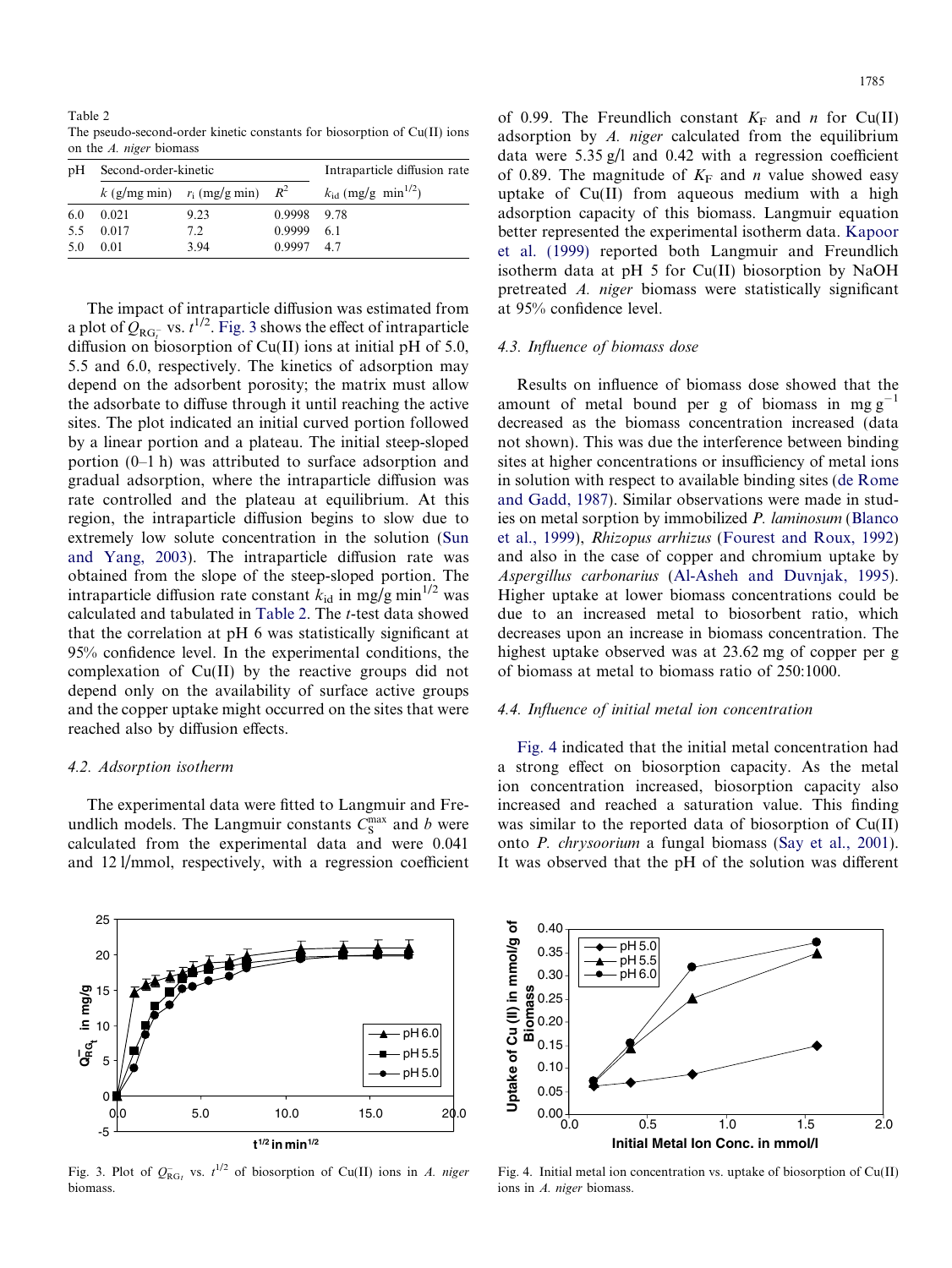<span id="page-5-0"></span>at the end of the experimentation. The final pH of the solution depends on the initial pH of the solution as well as the initial concentration of the metal ion used for sorption. The final pH of the solution for 50 mg/l initial copper ion solution and initial pH of 5.0, 5.5 and 6.0 were 4.55, 4.59 and 4.66, respectively, whereas for the same initial pH with 25 mg/l of initial metal solution, final pH were 5.49, 5.15 and 5.70, respectively. At high metal ion concentration, the number of metal ions sorbed more than at low metal concentration, where more binding sites were free for interaction. The maximum uptake in this condition as calculated from Langmuir isotherm was  $0.41$  mmol  $1^{-1}$ .

#### 4.5. Influence of pH

Results on the effect of pH showed that the maximum Cu(II) uptake in mg of metal per g of biomass for 50 mg/ l initial metal ion concentrations was at pH 6.0 (data not shown). The sorption of metal ions depends on solution pH, which influences electrostatic binding of ions to corresponding functional groups. A. niger contains abundant chitin–chitosan units and reasonable amount of protein and amino acids like hystidine, which serve as a matrix of  $-COOH$  and  $-NH<sub>2</sub>$  groups (Mukhopadhyay et al., 2006a,b), which in turn take part in binding of metal ion [\(Tsezos, 1983](#page-6-0)). The interaction of the matrix with the Cu(II) ion was determined by the extent of protonation of the cell wall functional groups, which in turn depended upon the solution pH. With increasing pH, these groups deprotonated and thus formed negatively charged sites. At pH values higher than 6.0, Cu(II) ions precipitated out because of the high concentrations of OH<sup>-</sup> ions in the biosorption medium (Baes and Mesmer, 1976).

### 5. Conclusions

The results obtained in this study on kinetic data could be useful for the design of a wastewater plant. A comparative data of adsorptive capacity indicated that the prepared biomass surface had more affinity for Cu(II).

#### References

- Al-Asheh, S., Duvnjak, Z., 1995. Adsorption of copper and chromium by Aspergillus carbonarius. Biotechnol. Prog. 11, 638–642.
- Baes, C.F.J., Mesmer, R.E., 1976. The hydrolysis of cations. Wiley, New York, 1–7.
- Blanco, A., Sanz, B., Llama, M.J., Serra, J.L., 1999. Biosorption of heavy metals to immobilized Phormidium laminosum biomass. J. Biotech. 69, 227–240.
- Brauckmann, B.M., 1990. Industrial solution amenable to biosorption. In: Volesky, B. (Ed.), Biosorption. CRC Press, Boca Raton, FL.
- Brierley, C.L., 1990. Bioremediation of metal-contaminated surface and groundwater. Geomicrobiol. J. 8, 201–223.
- Chen, J.P., Lin, M., 2001. Equilibrium and kinetics of metal ion adsorption onto a commercial H-type granular activated carbon: experimental and modeling studies. Water Res. 35, 2385–2394.
- Chen, J.P., Wang, L., 2004. Characterization of metal adsorption kinetic properties in batch and fixed-bed reactors. Chemosphere 54, 397–404.
- Coleman, N.T., McClung, A.C., Moore, D.P., 1956. Formation constants for Cu(II)-peat complexes. Science 1, 123–330.
- Corapcioglu, M.O., 1984. Adsorption characteristics of Cu(II), Pb(II), Ni(II) and Zn(II) onto activated carbon surface in dilute aqueous solution: The effect of complex formation. Ph.D. thesis. University of Delaware.
- de Rome, L., Gadd, G.M., 1987. Copper adsorption by Rhizopus arrhizus, Cladosorium resinae and Penicillium italicum. Appl. Microbiol. Biotechnol. 26, 84–90.
- Dursun, A.Y., 2006. A comparative study on determination of the equilibrium kinetic and thermodynamic parameters of biosorption of copper (II) and lead (II) ions onto pretreated Aspergillus niger. Biochem. Eng. J. 28, 187–195.
- Dursun, A.Y., Uslu, G., Cuci, Y., Aksu, Z., 2003. Bioaccumulation of copper (II), lead (II) and chromium (VI) by growing Aspergillus niger. Process Biochem. 38, 1647–1651.
- Esposito, A., Pagnanelli, F., Lodi, A., Solisio, C., Vegliò, F., 2001. Biosorption of heavy metals by Sphaerotilus natans: an equilibrium study at different pH and biomass concentrations. Hydrometallurgy 60, 129–141.
- Fourest, E., Roux, J.C., 1992. Heavy metal biosorption by fungal mycelial by- products: mechanisms and influence of pH. Appl. Microbiol. Biotechnol. 37, 399–403.
- Gadd, G.M., 1988. Accumulation of metals by microorganisms and algae. In: Rehm, H., Reed, G. (Eds.), Biotechnology: A Complete Treatise, 6B, Special Microbial Processes. VCH, VerlagsgesellSchaft, Weinheim, Germany, pp. 401–433.
- Harris, P.O., Ramelow, G.J., 1990. Binding of metal ions by particulate biomass derived from Chlorella Vulgaris and Scenedesmus Ouadricauda. Environ. Sci. Technol. 24, 220.
- Ho, Y.-S., 2003. Removal of copper ions from aqueous solution by tree fern. Water Res. 37, 2323–2330.
- Huang, C., Huang, C.P., 1996. Application of *Aspergillus oryzae* and Rhizopus oryzae for Cu(II) removal. Water Res. 30, 1985–1990.
- Iqbal, M., Saeed, A., Akhtar, N., 2002. Petiolar felt-sheath of palm: a new biosorbent for the removal of heavy metals from contaminated water. Biores. Technol. 81, 151–153.
- Kapoor, A., Viraraghavan, T., 1997. Heavy metal biosorption sites in Aspergillus niger. Biores. Technol. 61, 221–227.
- Kapoor, A., Viraraghavan, T., 1998. Biosorption of heavy metals on Aspergillus niger, effect of pretreatment. Biores. Technol. 63, 109– 113.
- Kapoor, A., Viraraghavan, T., Roy Cullimore, D., 1999. Removal of heavy metals using the fungus Aspergillus niger. Biores. Technol. 70, 95–104.
- Mukhopadhyay, M., Noronha, S.B., Suraishkumar, G.K., 2006. Copper removal from industrial wastes. In: Pro. Int. Workshop on RD Frontiers in Water and Wastewater Manag., NEERI, Nagpur, India, 81.
- Mukhopadhyay, M., Noronha, S.B., Suraishkumar, G.K., 2006. Copper removal from wastewater by biosorption. In: Pro. AIChE- 2006 Spring National Meeting and the World Congress on Particle Technology-5, Orlando, FL, USA.
- Muraleedharan, T.R., Iyengar, L., Venkobachar, C., 1991. Biosorption: an attractive alternative for metal removal and recovery. Curr. Sci. 61, 379–385.
- Ozdemir, G., Ozturk, T., Ceyhan, N., Isler, R., Cosar, T., 2003. Heavy metal biosorption by biomass of Ochrobactrum anthropi producing exopolysaccharide in activated sludge. Biores. Technol. 90, 71–74.
- Petkar, A.V., Kulkarni, S.K., Paknikar, K.M., 2001. Comparative studies on metal biosorption by two strains of Cladosporium cladosporioides. Biores. Technol. 80, 211–215.
- Rakshit, P.C., 1986. Physical Chemistry, fourth ed. Sarat Book House, Kolkata, 608.
- Say, R., Denizil, A., Arica, M.Y., 2001. Biosorption of cadmium (II), lead (II) and copper (II) with the filamentous fungus Phanerochaete chrysosporium. Biores. Technol. 76, 67–70.